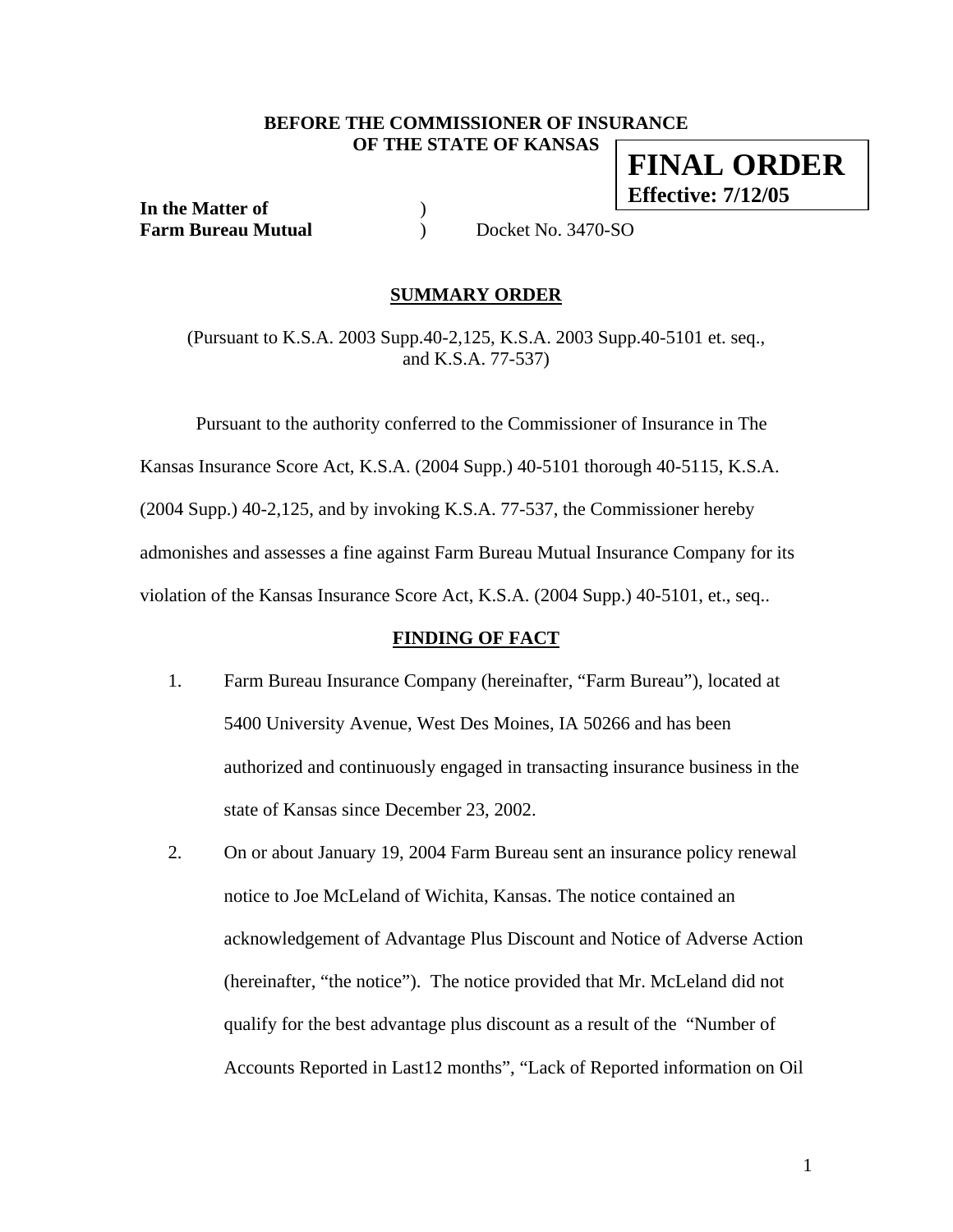Company Accounts" and "Number of Personal Finance Accounts". (Attachment A, Farm Bureau's correspondence, dated January 19, 2004, Joe &/or Jennifer McLeland.)

- 3. On or about February 17, 2004 Farm Bureau sent an insurance policy renewal notice to Jean M. Hasting of Berryton, Kansas. The Notice contained an acknowledgement of Advantage Plus Discount and Notice of Adverse Action (hereinafter, "the notice"). The notice provided that Ms. Hasting did not qualify for the best advantage plus discount as a result of the: "Number of retail Accounts"; "number of Department Store Accounts"; "Percent of Bank Revolving Accounts to Total Accounts reported in Last 12 Mos"; "Percent of Sales Finance accts to Total accts reported in the Last 12 Months." (Attachment C, Farm Bureau's correspondence, dated December 22, 2003, to Jean M. Hastings.)
- 4. On or about December 22, 2003, Farm Bureau sent an insurance policy renewal notice to Marjean & James H. Shenk, of Mayetta, Kansas. The notice contained an acknowledgement of Advantage Plus Discount and Notice of Adverse Action (hereinafter, "the notice"). The notice provided that the Shenk's did not qualify for the best advantage plus discount as a result of the "Length of Time Accounts have been Established"; "Total Amounts of balances on Accounts"; "Numb of Sales Finance Accounts with High Percent of Balance to High Credit"; "Num of Installment bank Accts Currently or in Past reported as Bad Debt". (Attachment C, Farm Bureau's correspondence, dated December 22, 2003, to Marjean & James H. Shenk.)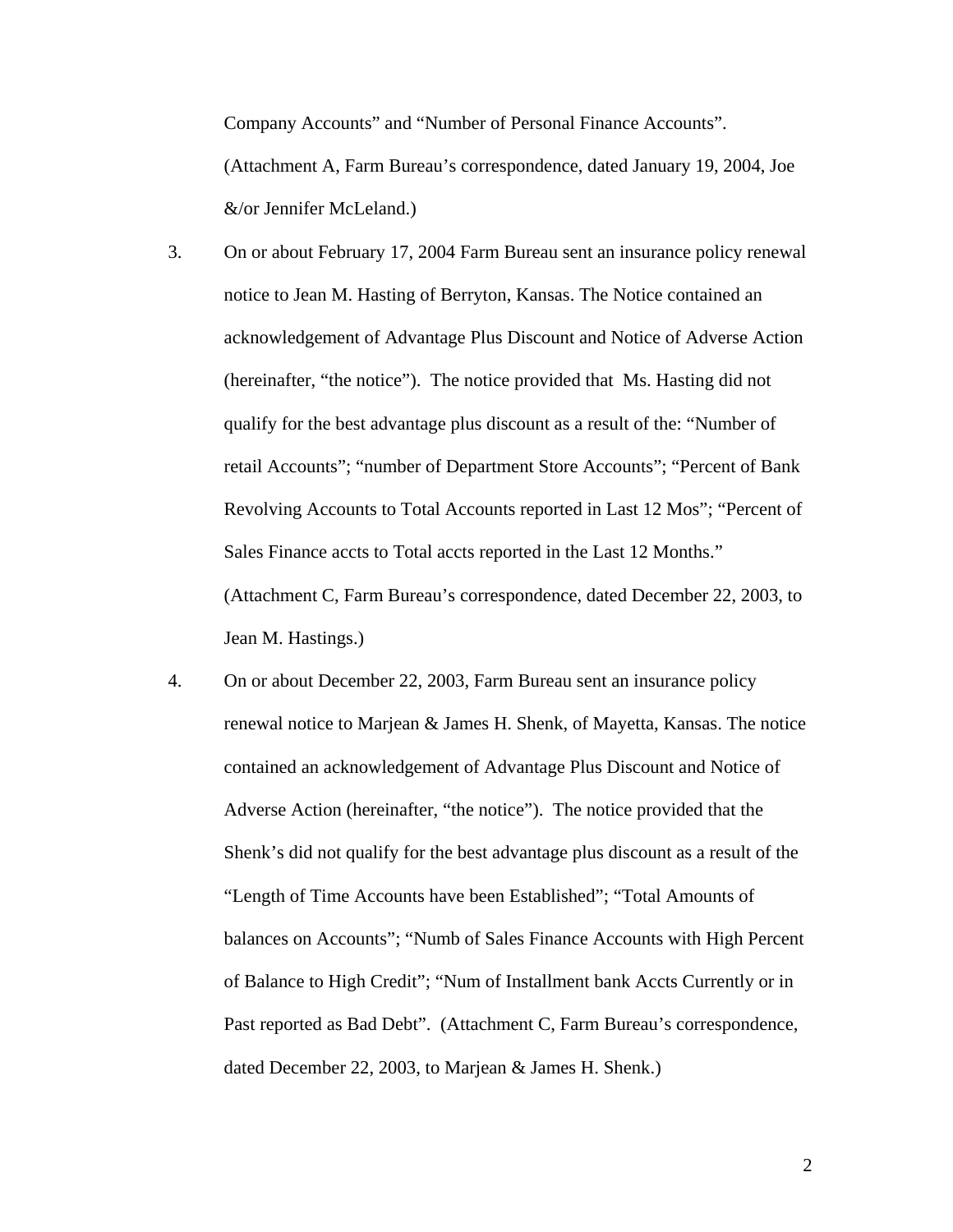- 5. On or about, February 12, 2004, Farm Bureau sent an insurance policy renewal notice to Michael &/or Cynthia Kelsay of Oskaloosa, Kansas. The Notice contained an acknowledgement of Advantage Plus Discount and Notice of Adverse Action (hereinafter, "the notice"). The notice provided that the Kelsay's did not qualify for the best advantage plus discount as a result of the: "Number of Accounts reported in the last 12 Months"; "Num of Inquiries for transactions Initiated by Consumer in the Last 6 Months"; "Lack of Reported information on Oil Company Accounts" and, "Num of Inquiries w/ Finance Companies Initiated by Consumer in the Last 24 Mos ". (Attachment D, Farm Bureau's correspondence, dated February 12, 2004, to Michael &/or Cynthia Kelsay.)
- 6. On or about, February 23, 2004, Farm Bureau sent an insurance policy renewal notice to Denise St. James, of Kansas City, Kansas. The notice contained an acknowledgement of Advantage Plus Discount and Notice of Adverse Action (hereinafter, "the notice"). The notice provided that Ms. James did not qualify for the best advantage plus discount as a result of the: "Num of Inquiries for Transactions Initiated by Consumer in the Last 6 Months"; "Number of Accounts Opened in Last 24 Months"; "Lack of Reported information on Oil Company Accounts"; "Length of Time Bank Revolving Accounts have been Established". (Attachment E, Farm Bureau's correspondence, dated February 12, 2004, to Denise St. James.)
- 7. On or about, February 02, 2004, Farm Bureau sent an insurance policy renewal notice to Roland Teare of Atchison, Kansas. The Notice contained an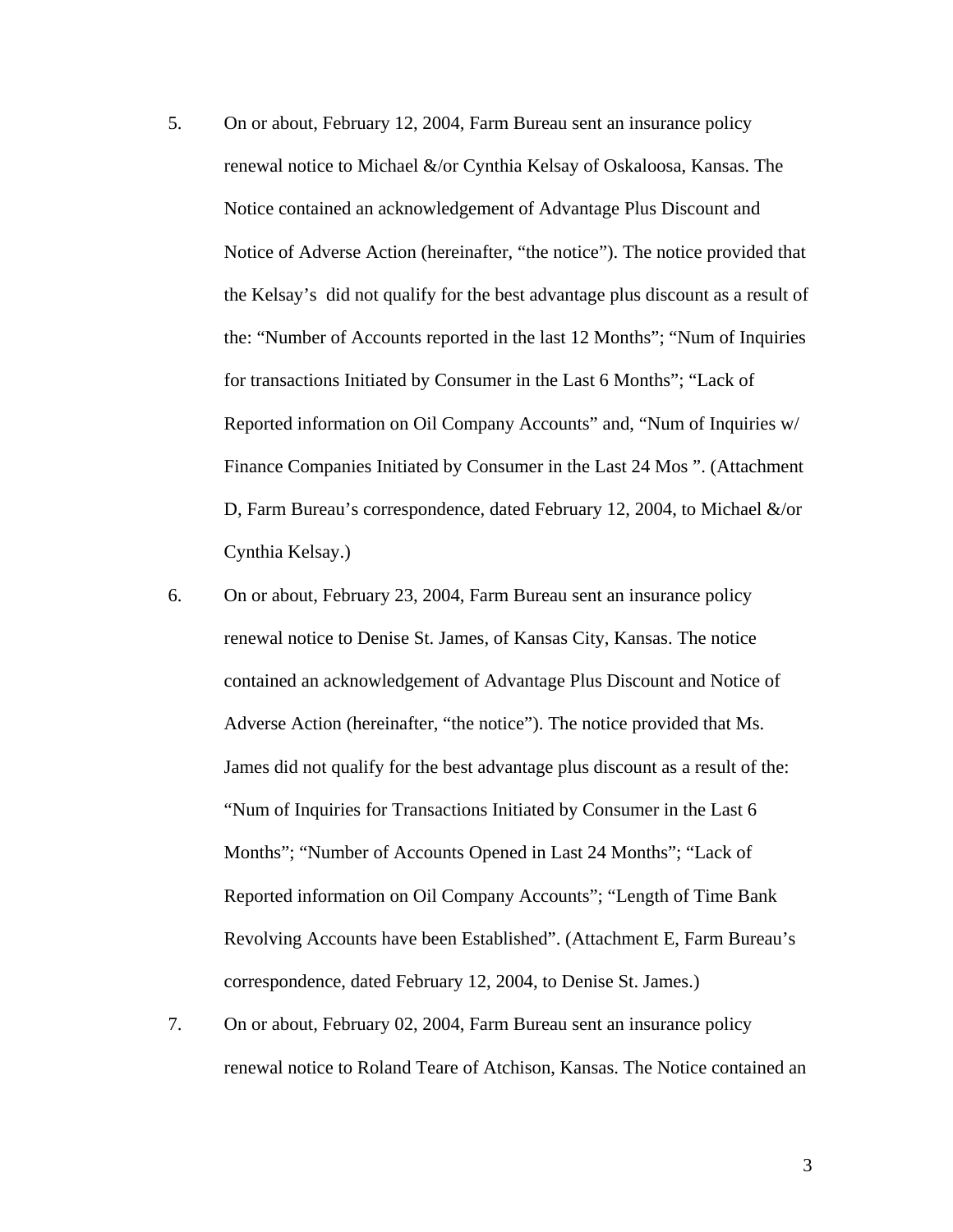acknowledgement of Advantage Plus Discount and Notice of Adverse Action (hereinafter, "the notice"). The notice provided that Mr. Teare did not qualify for the best advantage plus discount as a result of the: "Number of Vehicle Related Accounts Reported in the Last 12 Months"; "Percent of vehicle related Accts to Total Accts reported in Last 12 Months"; "Number of Accounts reported in Last 12 Months" and, "Lack of Reported information on Oil Company Accounts". (Attachment F, Farm Bureau's correspondence, dated February 02, 2004, to Roland Teare.)

- 8. On or about, January 15, 2004, Farm Bureau sent an insurance policy renewal notice to Steven Cooper of Wichita, Kansas. The Notice contained an acknowledgement of Advantage Plus Discount and Notice of Adverse Action (hereinafter, "the notice"). The notice provided that Mr. Cooper did not qualify for the best advantage plus discount as a result of because: "Account with Current Delinquency Reported"; "Number of Accounts Reported in the Last 12 Months"; "Number of Retail Accounts", "Lack of reported Information on Bank revolving Accounts". (Attachment G, Farm Bureau's correspondence, dated January 15, 2004, to Steve Cooper.)
- 9. On or about, February 16, 2004, Farm Bureau sent an insurance policy renewal notice to Dale &/or Wanda Cantrell of Overland Park, Kansas. The Notice contained an acknowledgement of Advantage Plus Discount and Notice of Adverse Action (hereinafter, "the notice"). The notice provided that Mr. &/or Mrs. Cantrell did not qualify for the best advantage plus discount as a result of the: "Num of Inquiries for Transactions Initiated by Consumer in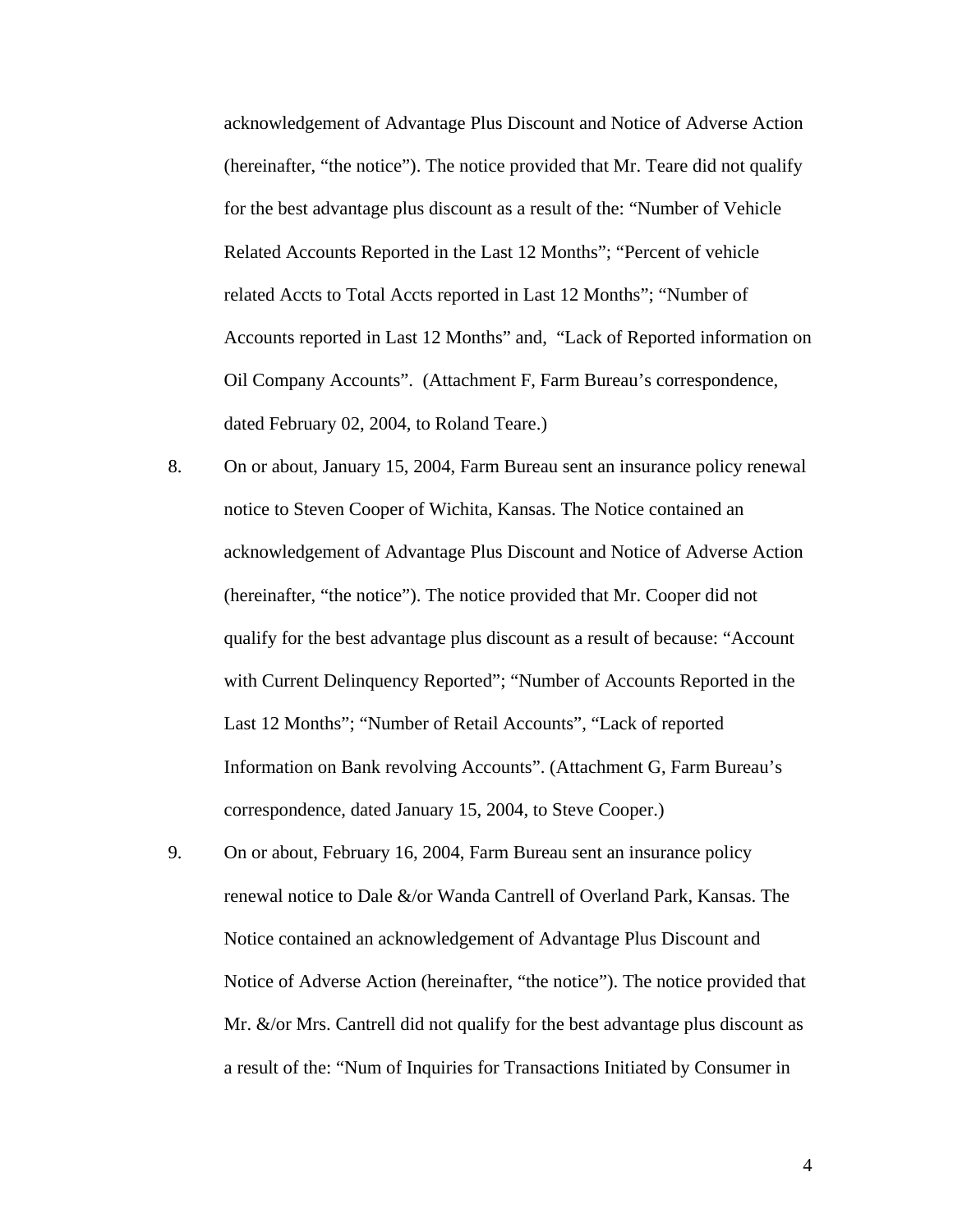Last 6 Mos"; "Lack of reported Information on Oil Company Accounts"; "Num of Inquiries w/Finance Companies Initiated by Consumer in Last 2 Mos"; and "Number of Personal Finance Accounts". (Attachment H, Farm Bureau's correspondence, dated February 16, 2004, to Dale &/or Wanda Cantrell.)

- 10. All of the Notices referred to above, state that Farm Bureau relied upon "a third party", ChoicePoint, to "help determine the level of discount for which you are eligible". (See attachments A, B, C, D, E, F, G, and H.)
- 11. ChoicePoint is a reseller of credit reports and is considered a Consumer reporting agency and/or a Nationwide specialty consumer reporting agency, as defined by the Fair Credit Reporting Act ( hereinafter the "FCRA") and.or the Fair and Accurate Credit Transactions Act.
- 12. ChoicePoint delivers credit reports from the credit bureaus (Equifax, Experian, and Transunion) to the insurance industry and also compiles its own information.
- 13. ChoicePoint maintains that it is not able to correct or otherwise alter the information contained on a credit bureau credit report. However, if a consumer's credit report was ordered by ChoicePoint, on behalf of an insurance company, it can facilitate the dispute of information that is inaccurate, incomplete or out of date on a consumers credit bureau credit report.
- 14. Between January 1, 2004 and March 2004 Farm Bureau sent Five Thousand Six Hundred Forty Four (5,644) adverse actions notices to Kansas citizens.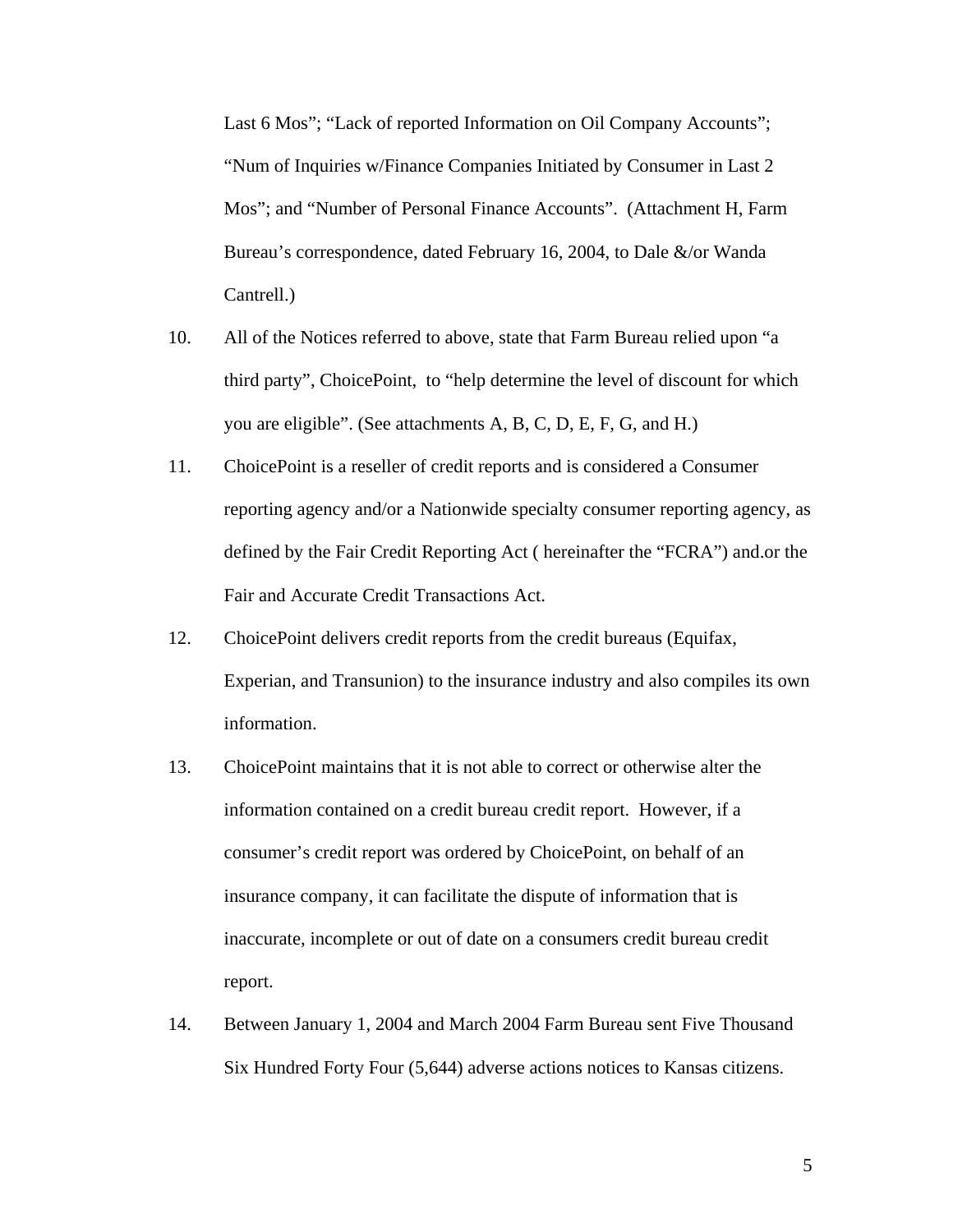- 15. Between January 1, 2004 and March 2004 the form used by Farm Bureau to notify Kansas citizens of adverse actions taken by Farm Bureau is exemplified by Attachments A, B, C, D, E, F, G, and H.
- 16. In March of 2004, after meetings with staff of the Kansas Insurance Department, Farm Bureau modified its adverse action notices and began using a different adverse action form, as is exemplified by Exhibit I attached hereto.

## **APPLICABLE LAW**

17. On July 1, 2003, the Kansas "Insurance Score Act", K.S.A. 40-5101 et., seq.,

(Hereinafter "the act") became law.

18. K.S.A. (2003 Supp) 40-5107, of the act, provides as follows:

"(a) If an insurer takes an adverse action based upon credit information, the insurer shall provide written notification to the consumer a notice that: (1) An adverse action has been taken, in accordance with the requirements of the federal fair credit reporting act as set forth in, 15 USC 1681m(a); and (2) explains the reason for such adverse action.

(b) Each reason must be provided in sufficiently clear and specific language so that a person can identify the basis for the insurer's decision to take such adverse action. An insurer shall provide a procedure whereby a consumer may review an adverse action based on credit information. Such procedure shall be consistent with the provisions of K.S.A. 40-2,112 and amendments thereto. The insurer and the insurer's agent shall be immune from any action arising from information provided to the insured through such process. The insurer shall not be found in violation of rate filings by adjusting an insured's rate in such a manner.

(c) The use of generalized terms such as 'poor credit history,' 'poor credit rating,' or 'poor insurance score' shall be deemed not to comply with requirements of this section."

**History:** L. 2003, ch. 88, § 8; July 1.

19. As set forth above, in paragraph 18, the Kansas Insurance Score Act

incorporates 15 USC 1681m(a) by reference in K.S.A (2003 Supp) 40-5107.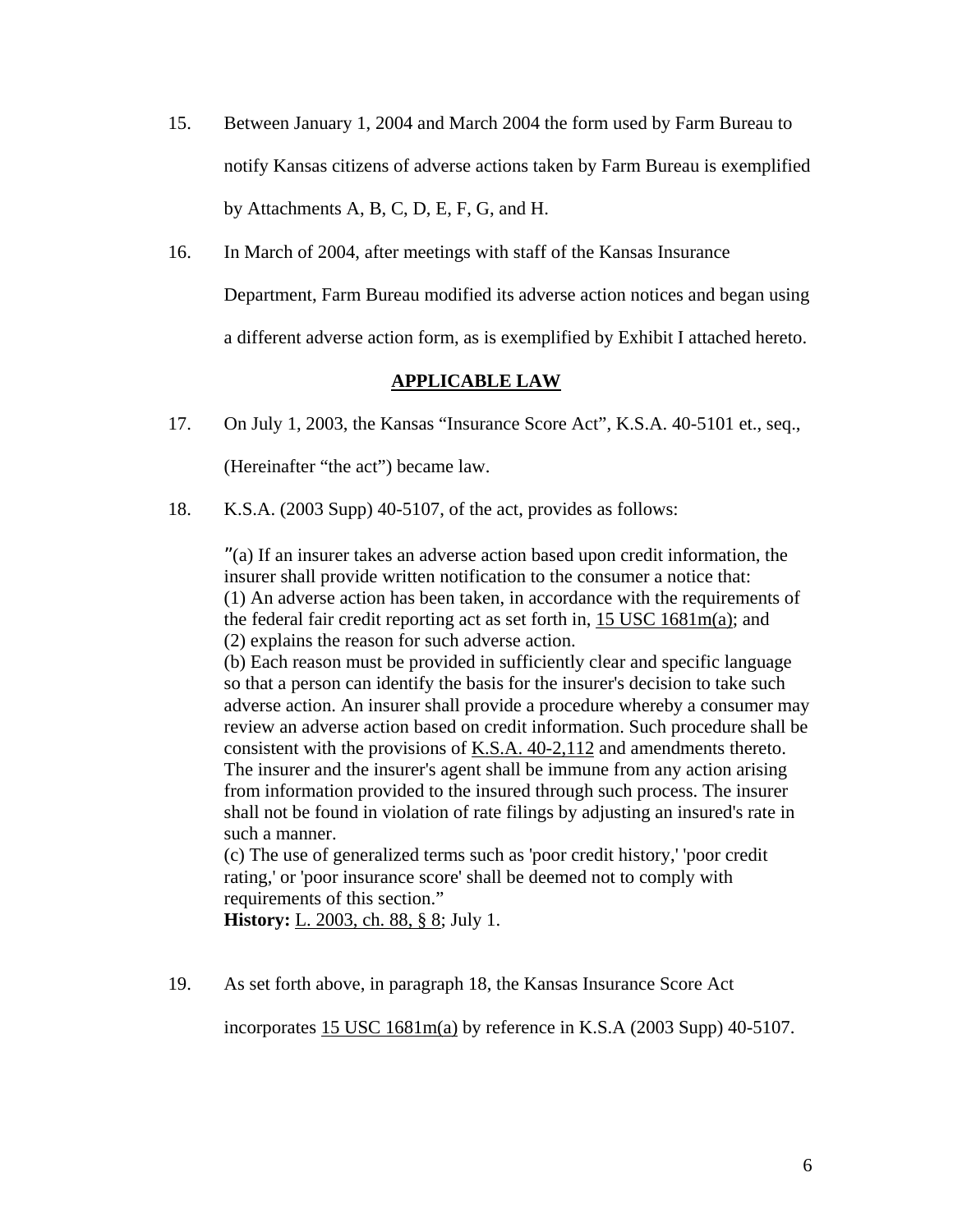20. 15 U.S.C.A. § 1681m, as set out below, of The Fair Credit Reporting Act read, during the relevant period of time, as follows:

§ 1681m. Requirements on users of consumer reports

"(a) Duties of users taking adverse actions on basis of information contained in consumer reports.

If any person takes any adverse action with respect to any consumer that is based in whole or in part on any information contained in a consumer report, the person shall--

**(1)** provide oral, written, or electronic notice of the adverse action to the consumer;

**(2)** provide to the consumer orally, in writing, or electronically--

**(A)** the name, address, and telephone number of the consumer reporting agency (including a toll-free telephone number established by the agency if the agency compiles and maintains files on consumers on a nationwide basis) that furnished the report to the person; and

**(B)** a statement that the consumer reporting agency did not make the decision to take the adverse action and is unable to provide the consumer the specific reasons why the adverse action was taken; and

**(3)** provide to the consumer an oral, written, or electronic notice of the consumer's right--

**(A)** to obtain, under section 1681j of this title, a free copy of a consumer report on the consumer from the consumer reporting agency referred to in paragraph (2), which notice shall include an indication of the 60-day period under that section for obtaining such a copy; and

**(B)** to dispute, under section 1681i of this title, with a consumer reporting agency the accuracy or completeness of any information in a consumer report furnished by the agency…."

21. K.S.A. 40-5112 provides:

### 40-5112. **Powers of commissioner.**

Whenever an insurer is found to be in violation of any provision of this act, the commissioner shall proceed under K.S.A. 40-2,125 and amendments thereto.

**History:** L. 2003, ch. 88, § 13; July 1.

22. K.S.A. 40-2,125 provides, in relevant part, as follows:

## **"Violation of insurance laws; failure to file reports; penalties; emergency temporary cease and desist orders; definitions.**

(a) If the commissioner determines after notice and opportunity for a hearing that any person has engaged or is engaging in any act or practice constituting a violation of any provision of Kansas insurance statutes or any rule and regulation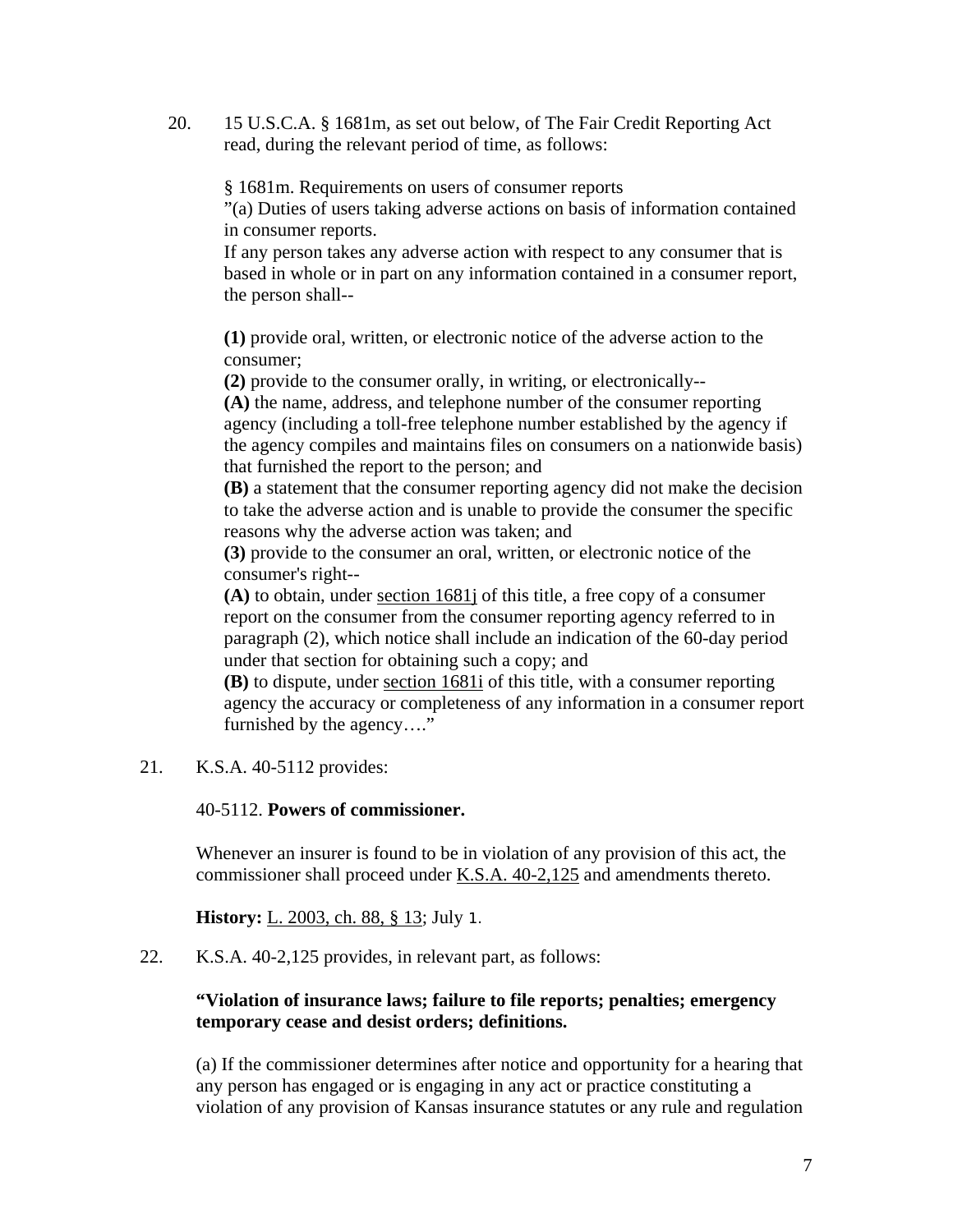or order thereunder, the commissioner may in the exercise of discretion, order any one or more of the following:

(1) Payment of a monetary penalty of not more than \$1,000 for each and every act or violation, unless the person knew or reasonably should have known such person was in violation of the Kansas insurance statutes or any rule and regulation or order thereunder, in which case the penalty shall be not more than \$2,000 for each and every act or violation;

(2) suspension or revocation of the person's license or certificate if such person knew or reasonably should have known that such person was in violation of the Kansas insurance statutes or any rule and regulation or order thereunder; or

(3) that such person cease and desist from the unlawful act or practice and take such affirmative action as in the judgment of the commissioner will carry out the purposes of the violated or potentially violated provision.

(b) If any person fails to file any report or other information with the commissioner as required by statute or fails to respond to any proper inquiry of the commissioner, the commissioner, after notice and opportunity for hearing, may impose a penalty of up to \$500 for each violation or act, along with an additional penalty of up to \$100 for each week thereafter that such report or other information is not provided to the commissioner…."

**History:** L. 1989, ch. 132, § 1; L. 1997, ch. 24, § 1; July 1.

#### **CONCLUSIONS OF LAW**

Farm Bureau is subject to the regulatory authority conferred to the Commissioner

of Kansas by the Kansas insurance statutes and regulations promulgated thereto. The

Commissioner has jurisdiction over the subject matter of this proceeding and this

proceeding is held in the public interest. K.S.A. 40-103; K.S.A. 40-105. The

Commissioner finds:

**I. FARM BUREAU VIOLATED K.S.A. 40-5107 OF THE KANSAS INSURANCE SCORE ACT BY FAILING TO CONFROM ITS ADVERS ACTION NOTICES TO THE REQUIREMEMNTS OF 15 U.S.C. 1681m(a).**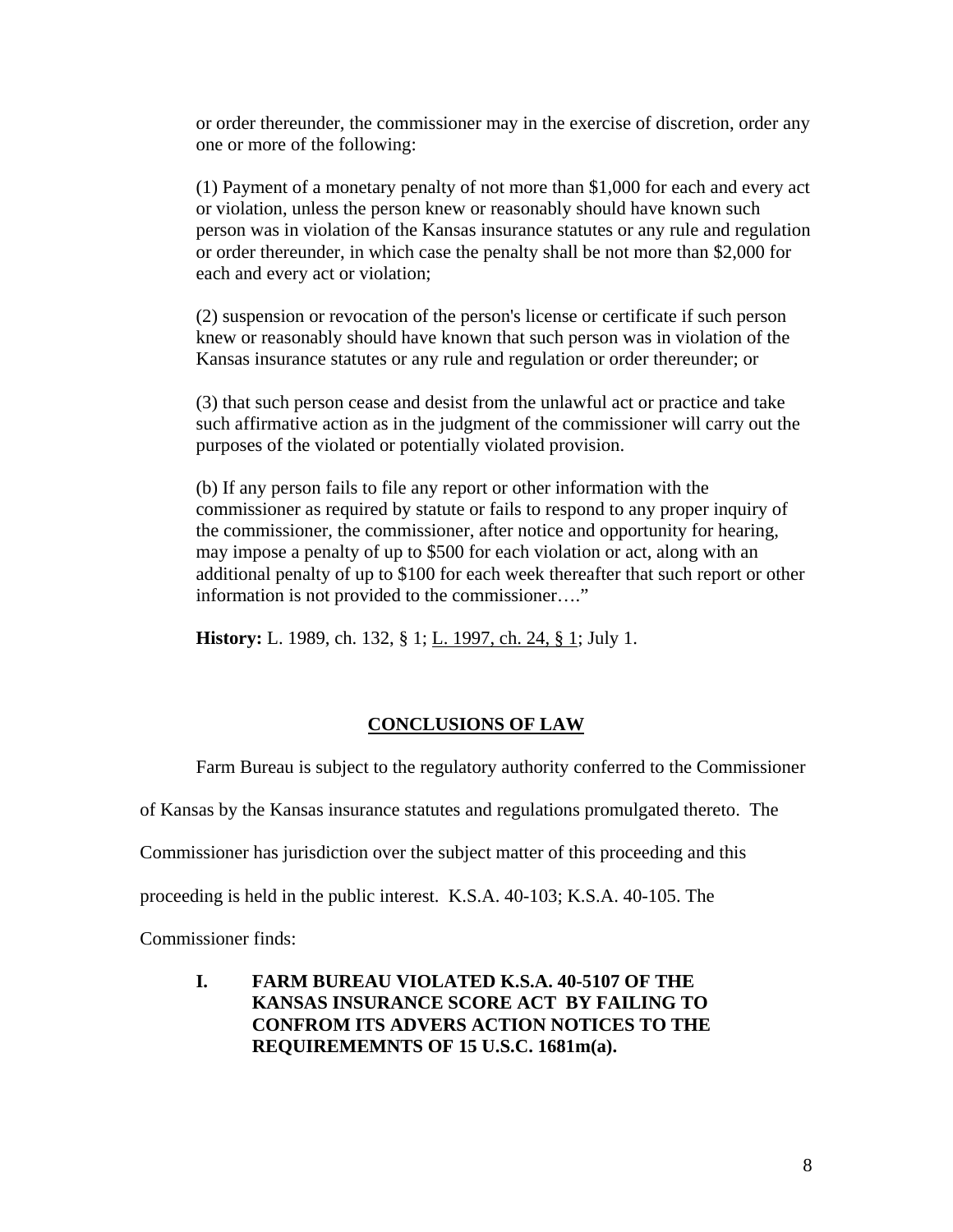The adverse action notices sent by Farm Bureau to Kansas Consumers between January 1, 2004 and March 2004. (Exhibits A through H, are attached and are examples of the form used by Farm Bureau during the relevant period of time) The notice form violates K.S.A. 40-5107 and 15 U.S.C. 1681m(a); by failing to contain the address of ChoicePoint (15 U.S.C. 1681 $m(a)(2)(A)$ ); by failing to state that Choice Point did not make the decision to take the adverse action and is unable to provide the consumer the specific reasons why the adverse action was taken (15 U.S.C.  $1681m(a)(2)(B)$ ); and that the notices did not contain a statement that the consumer could obtain a free copy of their credit report from ChoicePoint (15 U.S.C. 1681m(a)(3)(A)).

#### IT IS THEREFORE ORDERED THAT:

- (a) Farm Bureau is hereby ordered to pay an administrative fine in the amount of One Hundred Dollars (\$100.00) for violation of **40-5107 and 15 U.S.C. 1681m(a)** and pursuant to K.S.A. 40-2407(a)(1), and the Commissioner hereby orders that Farm Bureau immediately cease and desist from violating **40-5107 and 15 U.S.C. 1681m(a).**
- (b) The fine, in the total amount of one Hundred Dollars (\$100.00), assessed in the above-stated paragraph (a) is due and payable to the Commissioner of Insurance, State of Kansas, from the date of receipt of this Order.
- **(c)** Farm Bureau is herein further ordered to comply with all applicable provisions set forth in K.S.A. 2004 Supp. 40-5101
- 9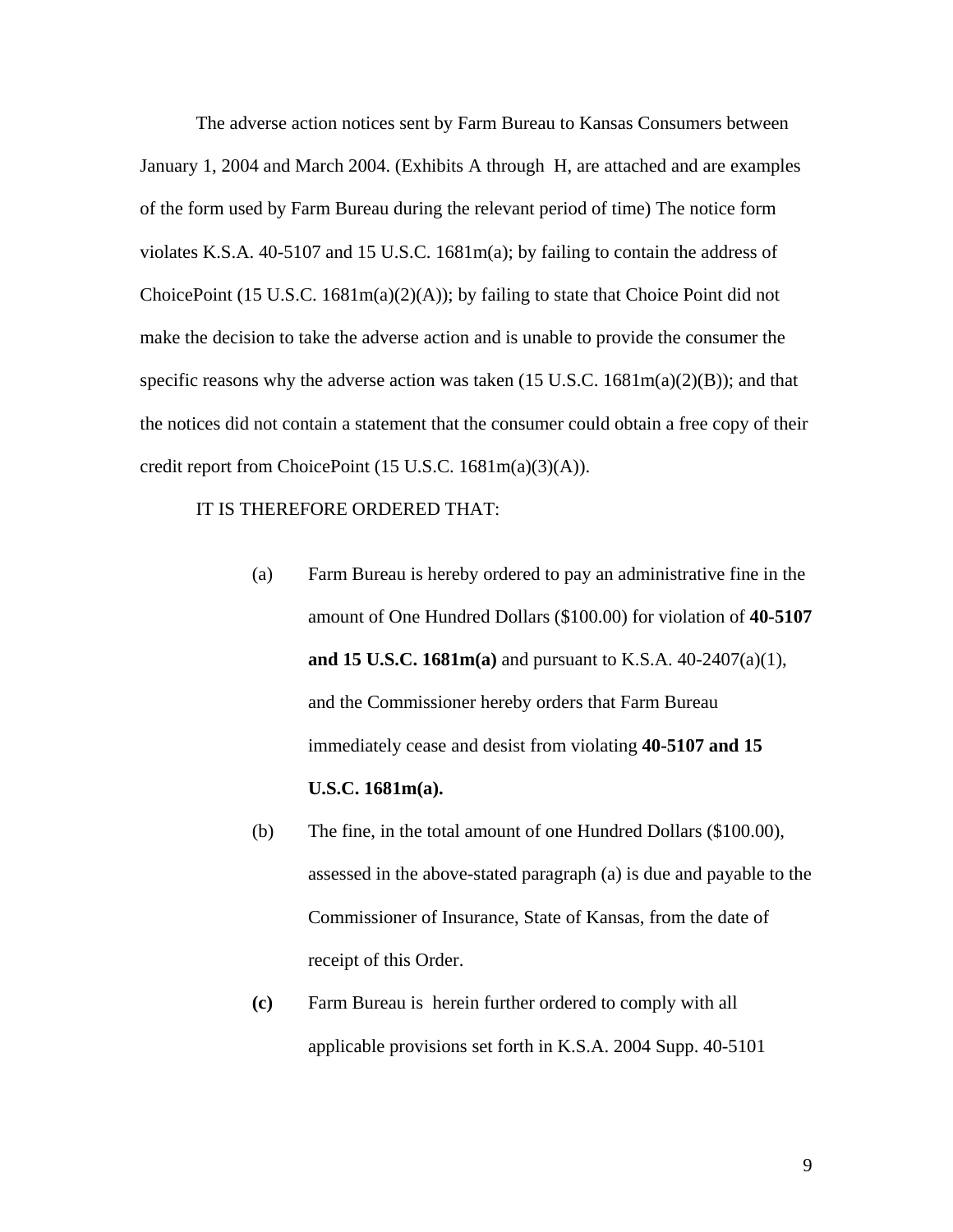through 5114 and amendments thereto, "The Insurance Score Act".

# **(d) IT IS SO ORDERED THIS \_24th\_ DAY OF JUNE, 2005, IN THE CITY OF TOPEKA, COUNTY OF SHAWNEE, AND STATE OF KANSAS.**



 $\angle$ s/ Sandy Praeger  $\angle$ Sandy Praeger Commissioner of Insurance

 $\angle$ s/ John W. Campbell $\angle$ John W. Campbell General Counsel

## **CERTIFICATE OF SERVICE**

 The undersigned hereby certifies that he served the above and foregoing Summary Order on this \_\_24th\_ day of June, 2005, by causing the same to be deposited in the United States Mail, first class postage prepaid, addressed to the following:

 Craig C. Lang President Farm Bureau Insurance Company 5400 University Avenue West Des Moines, IA 50266

And David Hansen Law offices of Glenn, Cornish, Hansen, & Karns 800 SW Jackson Street, Suite 900 Topeka, KS 66612-1259

> $\angle$ s/ Robert E. Hiatt Robert E. Hiatt, Staff Attorney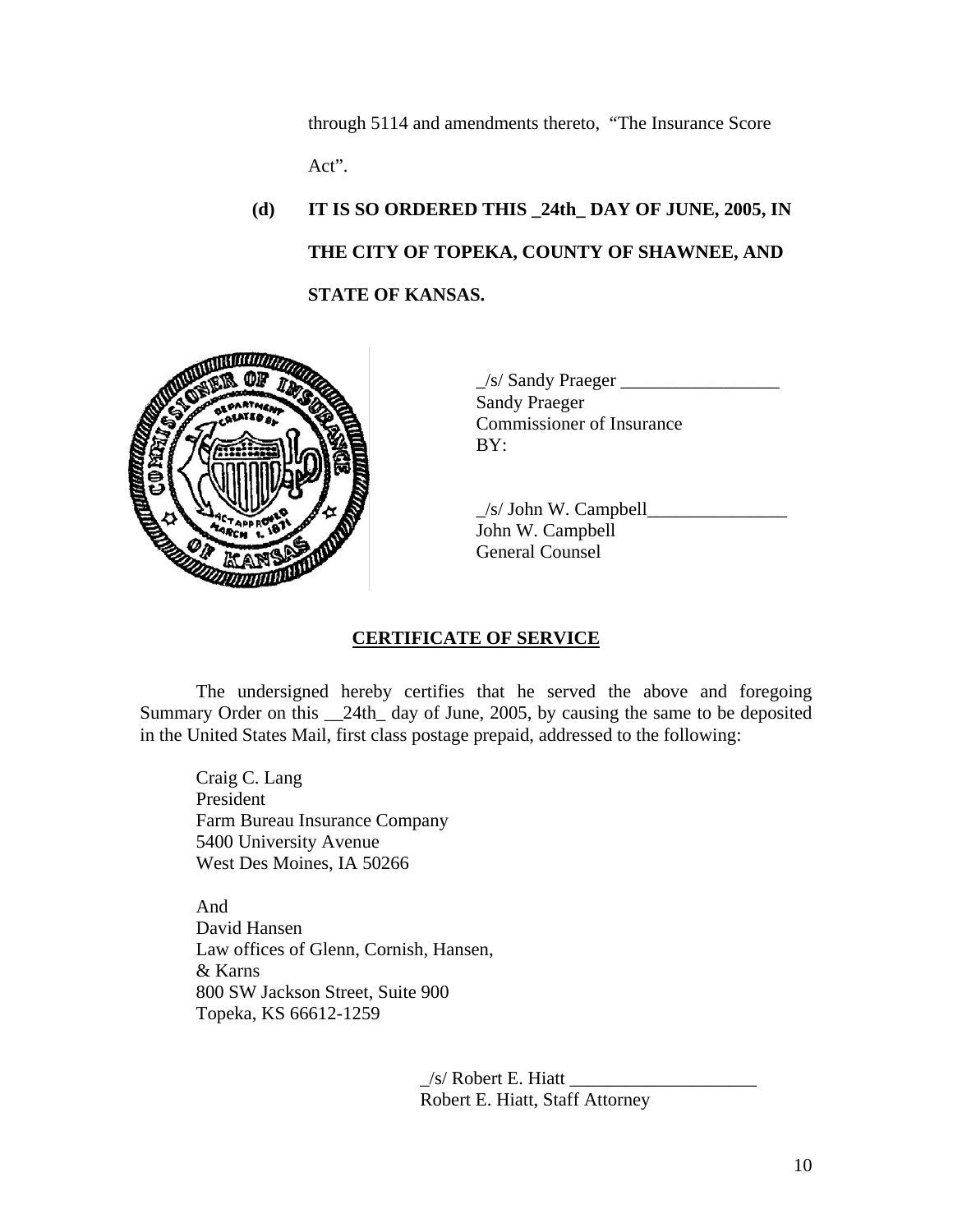#### **NOTICE OF RIGHTS**

 Farm Bureau Insurance Company ("Farm Bureau") is entitled to a hearing pursuant to K.S.A. §77-537, the Kansas Administrative Procedure Act. If Farm Bureau desires a hearing, the company must file a written request for a hearing with:

> John W. Campbell, General Counsel Kansas Insurance Department 420 S.W.  $9<sup>th</sup>$  Street Topeka, Kansas 66612

 This request must be filed within fifteen (15) days from the date of service of this Order. If Farm Bureau requests a hearing, the Kansas Insurance Department will notify the company of the time and place of the hearing and information on the procedures, right of representation, and other rights of parties relating to the conduct of the hearing, before commencement of same.

 If a hearing is not requested in the time and manner stated above, this Summary Order shall become effective as a Final Order upon the expiration of time for requesting a hearing, pursuant to K.S.A. §77-613. In the event that Farm Bureau files a petition for judicial review, pursuant to K.S.A. §77-613(e), the agency officer to be served on behalf of the Kansas Insurance Department is:

> John W. Campbell, General Counsel Kansas Insurance Department 420 S.W.  $9^{th}$  Street Topeka, Kansas 66612